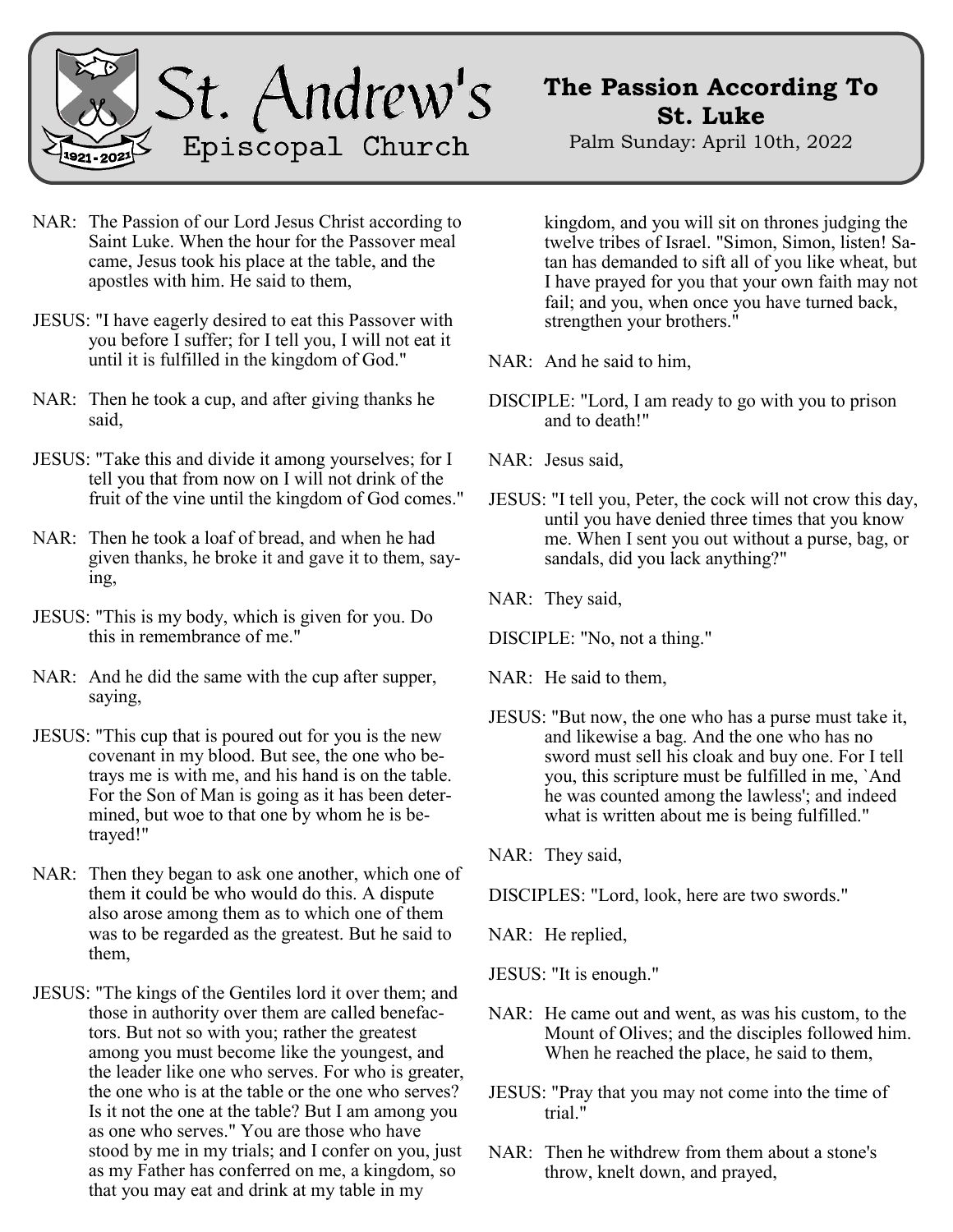- JESUS: "Father, if you are willing, remove this cup from me; yet, not my will but yours be done."
- NAR: Then an angel from heaven appeared to him and gave him strength. In his anguish he prayed more earnestly, and his sweat became like great drops of blood falling down on the ground. When he got up from prayer, he came to the disciples and found them sleeping because of grief, and he said to them,
- JESUS: "Why are you sleeping? Get up and pray that you may not come into the time of trial."
- NAR: While he was still speaking, suddenly a crowd came, and the one called Judas, one of the twelve, was leading them. He approached Jesus to kiss him; but Jesus said to him,
- JESUS: "Judas, is it with a kiss that you are betraying the Son of Man?"
- NAR: When those who were around him saw what was coming, they asked,
- DISCIPLE: "Lord, should we strike with the sword?"
- NAR: Then one of them struck the slave of the high priest and cut off his right ear. But Jesus said,
- JESUS: "No more of this!"
- NAR: And he touched his ear and healed him. Then Jesus said to the chief priests, the officers of the temple police, and the elders who had come for him,
- JESUS: "Have you come out with swords and clubs as if I were a bandit? When I was with you day after day in the temple, you did not lay hands on me. But this is your hour, and the power of darkness!"
- NAR: Then they seized him and led him away, bringing him into the high priest's house. But Peter was following at a distance. When they had kindled a fire in the middle of the courtyard and sat down together, Peter sat among them. Then a servant-girl, seeing him in the firelight, stared at him and said,

SERVANT: "This man also was with him."

- NAR: But he denied it, saying,
- PETER: "Woman, I do not know him."
- NAR: A little later someone else, on seeing him, said,

ACCUSER: "You also are one of them."

NAR: But Peter said,

PETER: "Man, I am not!"

- NAR: Then about an hour later still another kept insist ing,
- ACCUSER: "Surely this man also was with him; for he is a Galilean."
- NAR: But Peter said,
- PETER: "Man, I do not know what you are talking about!"
- NAR: At that moment, while he was still speaking, the cock crowed. The Lord turned and looked at Peter. Then Peter remembered the word of the Lord, how he had said to him, "Before the cock crows today, you will deny me three times." And he went out and wept bitterly. Now the men who were holding Jesus began to mock him and beat him; they also blindfolded him and kept asking him,
- SOLDIERS: "Prophesy! Who is it that struck you?"
- NAR: They kept heaping many other insults on him. When day came, the assembly of the elders of the people, both chief priests and scribes, gathered together, and they brought him to their council. They said,

#### *ASSEMBLY (The People): "If you are the Messiah, tell us."*

NAR: He replied,

- JESUS: "If I tell you, you will not believe; and if I question you, you will not answer. But from now on the Son of Man will be seated at the right hand of the power of God."
- NAR: All of them asked,

#### *ASSEMBLY (The People): "Are you, then, the Son of God?"*

NAR: He said to them,

JESUS: "You say that I am."

NAR: Then they said,

#### *ASSEMBLY (The People): "What further testimony do we need? We have heard it ourselves from his own lips!"*

NAR: Then the assembly rose as a body and brought Jesus before Pilate. They began to accuse him, saying,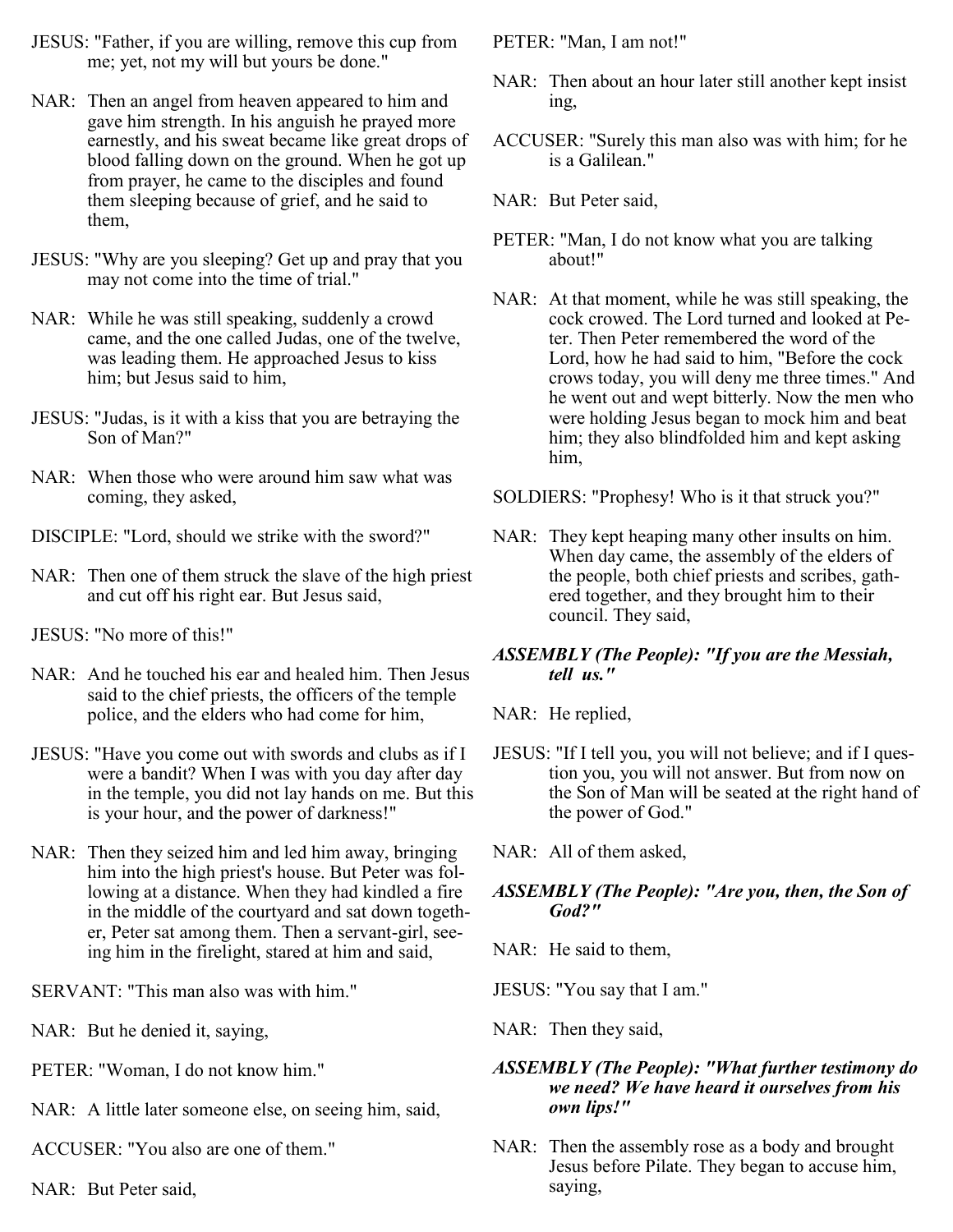*ASSEMBLY (The People): "We found this man perverting our nation, forbidding us to pay taxes to the emperor, and saying that he himself is the Messiah, a king."* 

NAR: Then Pilate asked him,

- PILATE: "Are you the king of the Jews?"
- NAR: He answered,
- JESUS: "You say so."
- NAR: Then Pilate said to the chief priests and the crowds,
- PILATE: "I find no basis for an accusation against this man."
- NAR: But they were insistent and said,

#### *ASSEMBLY (The People): "He stirs up the people by teaching throughout all Judea, from Galilee where he began even to this place."*

- NAR: When Pilate heard this, he asked whether the man was a Galilean. And when he learned that he was under Herod's jurisdiction, he sent him off to Herod, who was himself in Jerusalem at that time. When Herod saw Jesus, he was very glad, for he had been wanting to see him for a long time, because he had heard about him and was hoping to see him perform some sign. He questioned him at some length, but Jesus gave him no answer. The chief priests and the scribes stood by, vehemently accusing him. Even Herod with his soldiers treated him with contempt and mocked him; then he put an elegant robe on him, and sent him back to Pilate. That same day Herod and Pilate became friends with each other; before this they had been enemies. Pilate then called together the chief priests, the leaders, and the people, and said to them,
- PILATE: "You brought me this man as one who was perverting the people; and here I have examined him in your presence and have not found this man guilty of any of your charges against him. Neither has Herod, for he sent him back to us. Indeed, he has done nothing to deserve death. I will therefore have him flogged and release him."
- NAR: Then they all shouted out together,

#### *ASSEMBLY (The People): "Away with this fellow! Re lease Barabbas for us!"*

NAR: (This was a man who had been put in prison for an insurrection that had taken place in the city, and for murder.) Pilate, wanting to release Jesus, addressed them again; but they kept shouting,

## *ASSEMBLY (The People): "Crucify, crucify him!"*

NAR: A third time he said to them,

- PILATE: "Why, what evil has he done? I have found in him no ground for the sentence of death; I will therefore have him flogged and then release him."
- NAR: But they kept urgently demanding with loud shouts that he should be crucified; and their voices prevailed. So Pilate gave his verdict that their demand should be granted. He released the man they asked for, the one who had been put in prison for insurrection and murder, and he handed Jesus over as they wished. As they led him away, they seized a man, Simon of Cyrene, who was coming from the country, and they laid the cross on him, and made him carry it behind Jesus. A great number of the people followed him, and among them were women who were beating their breasts and wailing for him. But Jesus turned to them and said,
- JESUS: "Daughters of Jerusalem, do not weep for me, but weep for yourselves and for your children. For the days are surely coming when they will say, 'Blessed are the barren, and the wombs that never bore, and the breasts that never nursed.' Then they will begin to say to the mountains, 'Fall on us'; and to the hills, 'Cover us.' For if they do this when the wood is green, what will happen when it is dry?"

### *(At the mention of the place called the Skull, all should stand)*

- NAR: Two others also, who were criminals, were led away to be put to death with him. When they came to the place that is called The Skull, they crucified Jesus there with the criminals, one on his right and one on his left. Then Jesus said,
- JESUS: "Father, forgive them; for they do not know what they are doing."
- NAR: And they cast lots to divide his clothing. And the people stood by, watching; but the leaders scoffed at him, saying,

#### *ASSEMBLY (The People): "He saved others; let him save himself if he is the Messiah of God, his cho sen one!"*

- NAR: The soldiers also mocked him, coming up and of fering him sour wine, and saying,
- SOLDIERS: "If you are the King of the Jews, save your self!"